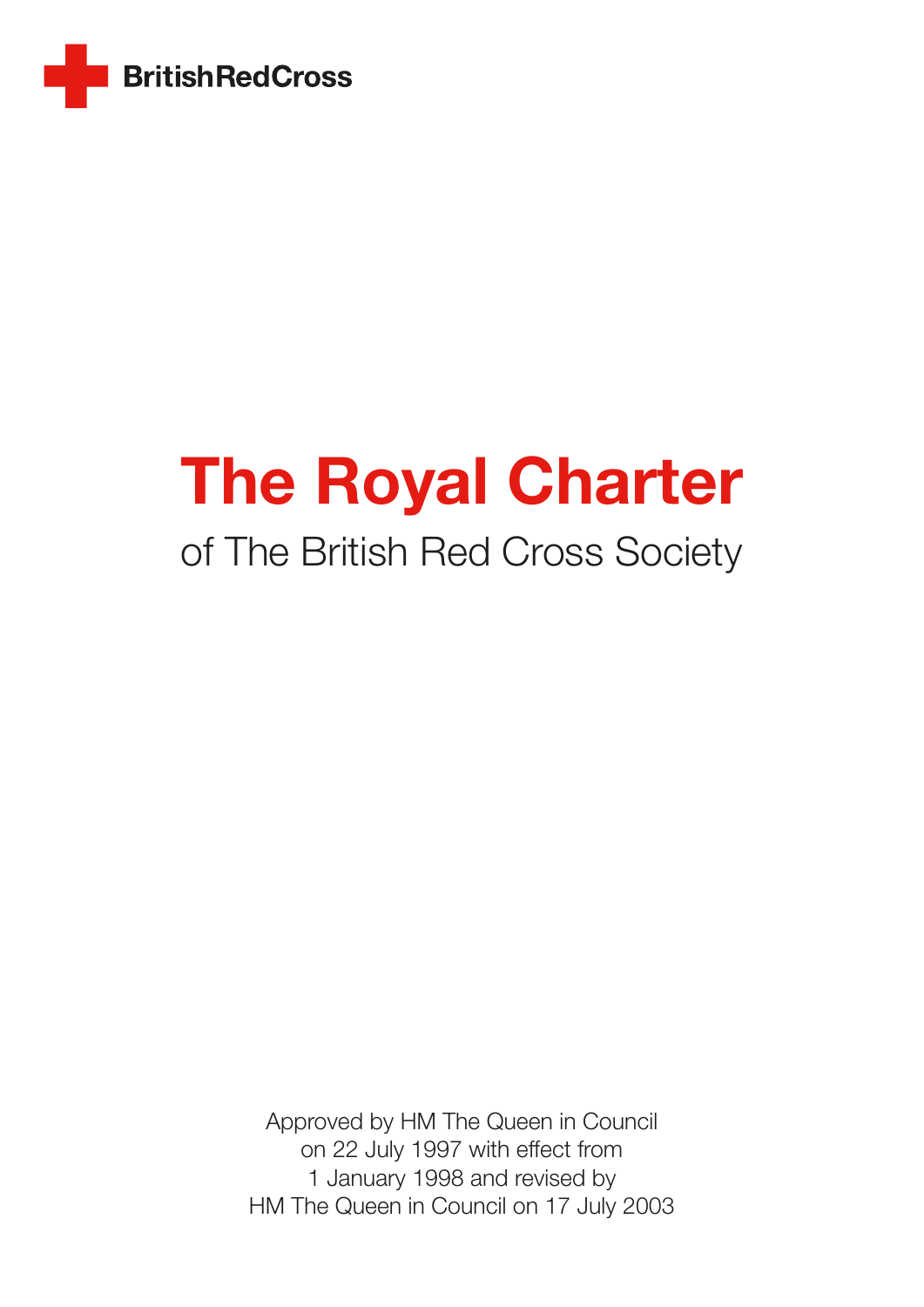#### The British Red Cross Society

44 Moorfields London EC2Y 9AL

The British Red Cross Society, incorporated by Royal Charter 1908, is a charity registered in England and Wales (220949) and Scotland (SC037738).

The Society's present Royal Charter was approved by HM The Queen in Council on 22 July 1997 and sealed on 18 December 1997. It was revised by Order in Council on 17 July 2003. The Charter (in its revised version) supersedes the previous Governing Instruments.

Those comprised:

- > the original Charter of Incorporation (1908, subsequently amended);
- > three Supplemental Charters (1919, 1955, 1970, subsequently amended);
- > an Order in Council (1966, subsequently amended); and
- > Rules for the Organisation and Management of the Society (1976).

The text (itself formally termed a Supplemental Charter) reproduced in the present document comprises:

- > the Charter itself;
- > Schedule 1 (Rules for the Procedures of the Board of Trustees of the Society); and
- > Schedule 2 (list of Associated Charities registered with the Charity Commission or elsewhere until the end of 1997 or earlier).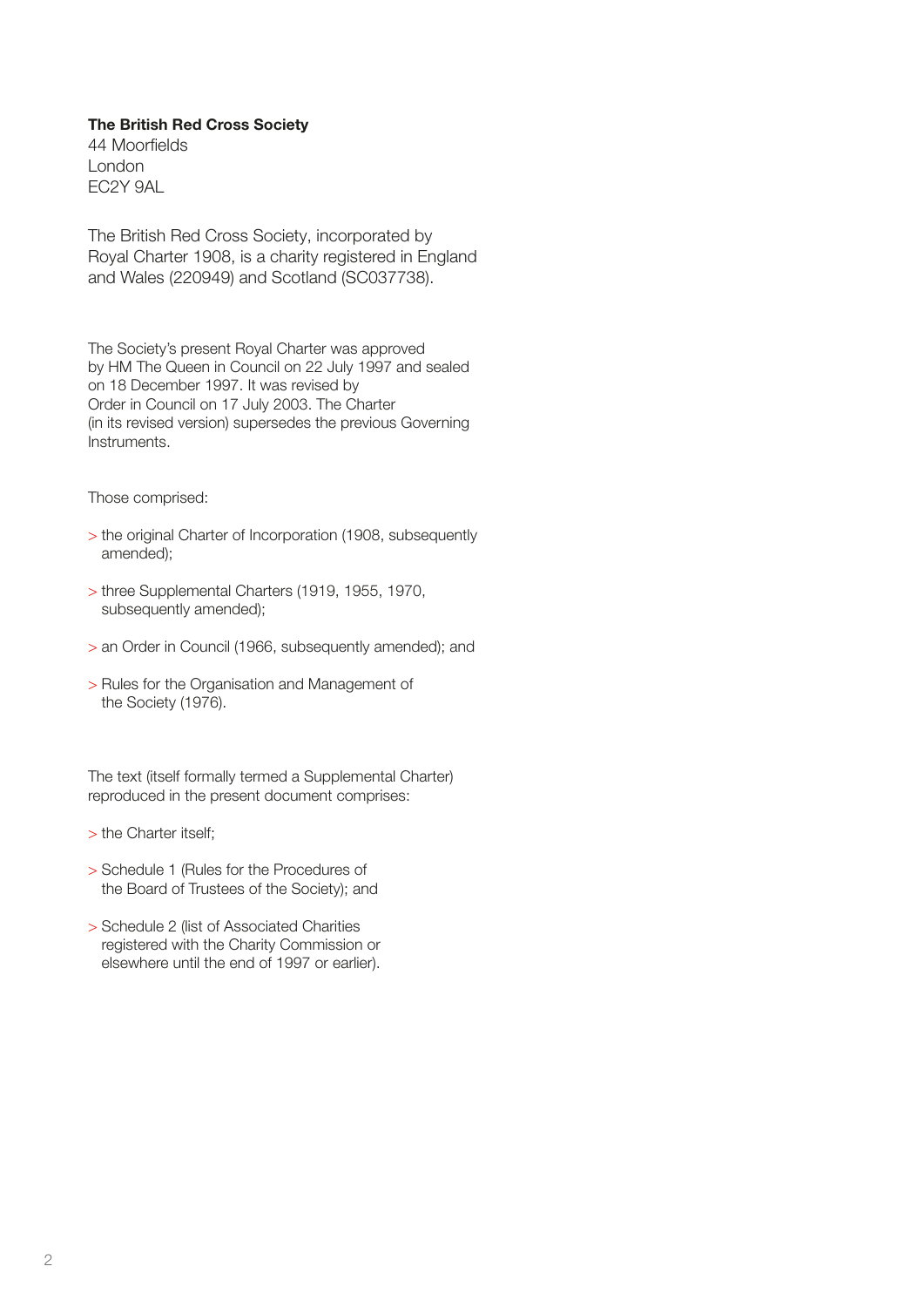

# ELIZABETH THE SECOND

### by the Grace of God of the United Kingdom of Great Britain and Northern Ireland and of Our other Realms and Territories Queen, Head of the Commonwealth, Defender of the Faith:

TO ALL TO WHOM THESE PRESENTS SHALL COME, GREETING!

WHEREAS His Majesty King Edward The Seventh by Royal Charter (hereinafter referred to as 'the Original Charter') dated the Third day of September in the year One Thousand Nine Hundred and Eight constituted a Body Politic or Corporate by the name of 'The British Red Cross Society' (hereinafter referred to as 'the Society'):

AND WHEREAS His Majesty King George The Fifth was pleased to grant a Supplemental Charter dated the Twelfth day of December in the year One Thousand Nine Hundred and Nineteen and We Ourself were graciously pleased to grant further Supplemental Charters dated the First day of July in the year One Thousand Nine Hundred and Fifty Five and the Twenty-Second day of July in the year One Thousand Nine Hundred and Seventy amending both the Original and Supplemental Charters:

AND WHEREAS the Society has by its humble Petition represented unto Us that it is expedient that the Original Charter as amended by the Supplemental Charters should be further amended and that this can best be effected by the grant of a new Supplemental Charter replacing the Original Charter and the Supplemental Charters and has prayed for the grant of a new Charter accordingly:

NOW THEREFORE KNOW YE that We having taken the said Petition into Our Royal Consideration, have of Our especial grace, certain knowledge and mere motion been pleased to will and ordain and do by these Presents for Us, Our Heirs and Successors will and ordain as follows: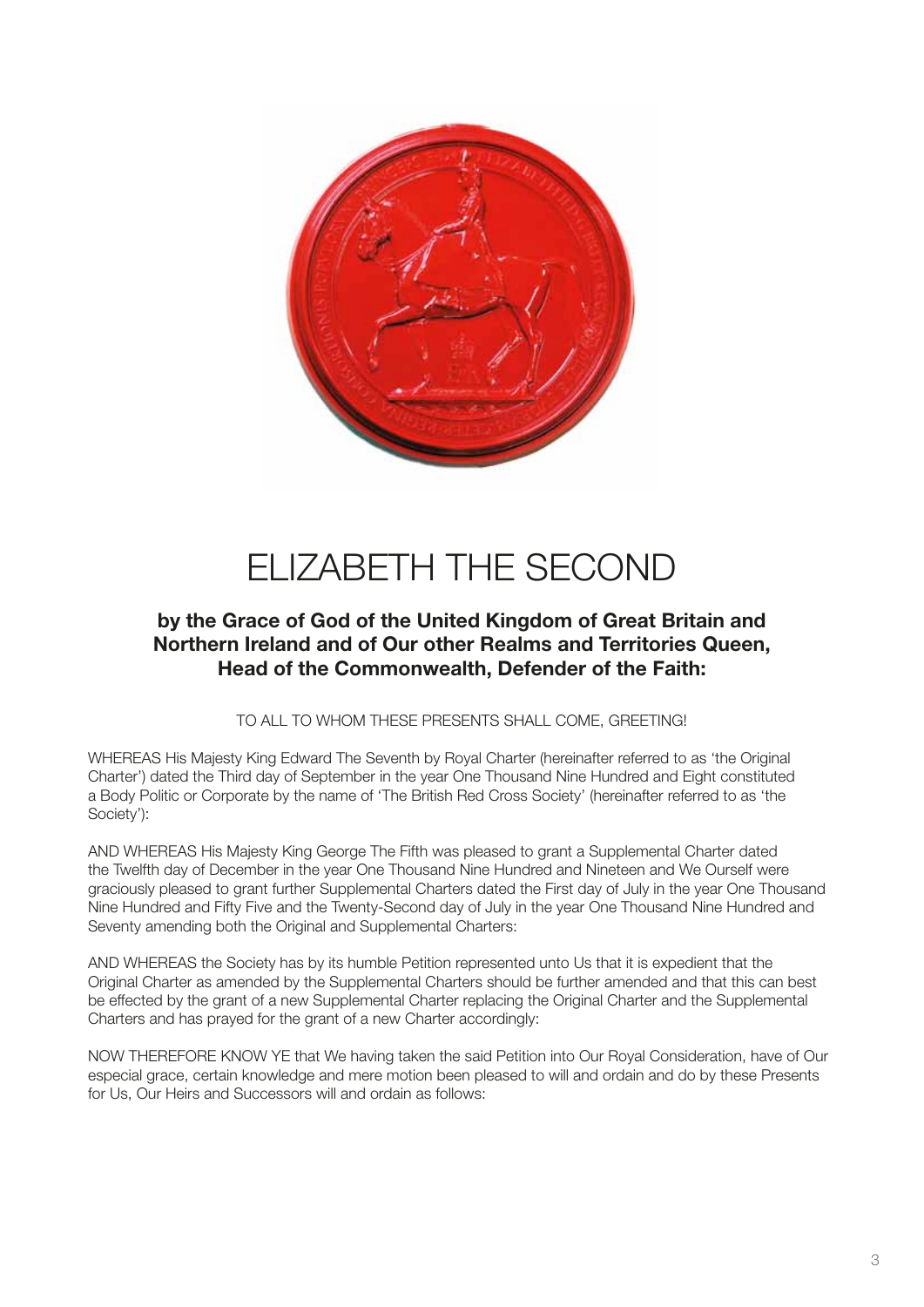1. Except for the provisions of the Original Charter confirming the incorporation of the persons then or such as thereafter might become members of The British Red Cross Society as one body politic or corporate by the name of 'The British Red Cross Society', conferring on the said body corporate perpetual succession and a Common Seal, authorising it to sue and be sued and giving power to do all other matters and things incidental or appertaining to a body corporate, the Original Charter and the Supplemental Charters are hereby revoked but nothing in this revocation shall affect the legality or validity of any act, deed or thing lawfully done under the provisions thereof.

#### **Definitions**

- 2. Except where the context otherwise requires in this Our Charter:
- 2.1 'Associated Charities' means the charities listed in Schedule 2;
- 2.2 'Board' means the Board of Trustees, the governing body of the Society, established by Article 8 of this Our Charter;
- 2.3 'British Islands' means Our United Kingdom of Great Britain and Northern Ireland, the Isle of Man and the Channel Islands;
- 2.4 **'Fundamental Principles' means the Fundamental** Principles of the Movement as may from time to time be defined by the International Conference of the Red Cross and Red Crescent;
- 2.5 'Members' means persons admitted to membership of the Society in accordance with Standing Orders. Membership of the Society is open to everyone without discrimination on such grounds as nationality, race, sex, class, religious beliefs, language or political opinions;
- 2.6 'Movement' means the International Red Cross and Red Crescent Movement;
- 2.7 'Objects' means the objects of the Society as set out in Article 4;
- 2.8 'Our Dominions' means the United Kingdom of Great Britain and Northern Ireland, the Isle of Man, the Channel Islands and British Overseas Territories;
- 2.9 'Overseas Branches' means the branches of the Society established by the Board from time

to time in British Overseas Territories. Such Overseas Branches may be established as separate legal entities in accordance with the relevant local law but shall be part of the Society for the purposes of the Movement;

- 2.10 'Rules' means the Rules of the Society contained in Schedule 1 to this Our Charter, as they may be amended from time to time;
- 2.11 'Society' means The British Red Cross Society;
- 2.12 'Special Resolution' means a resolution of the Board of which 14 days' written notice shall have been given to the Trustees before the meeting at which the motion is to be considered and passed by a majority of two thirds of those present, qualified to vote and voting;
- 2.13 'Standing Orders' means the Standing Orders for the internal governance of the Society as shall be adopted by the Board from time to time.

Words importing the male gender shall include the female gender and vice versa and words importing the singular may include the plural and vice versa.

All references to Acts of Parliament shall be deemed to be a reference to any replacement or modification thereof.

#### **Recognition**

3. The Society is recognised by Our Ministers as a voluntary aid society, auxiliary to the public authorities and particularly to the medical services of the armed forces in accordance with the Geneva Conventions for the Protection of War Victims of 12 August 1949 (as amended from time to time), and as the only National Red Cross or Red Crescent Society which may carry out its activities in Our Dominions.

#### **Objects**

- 4. The Objects for which the Society is established are:
- 4.1 to provide assistance to victims of armed conflicts;
- 4.2 to work for the improvement of health, for the prevention of disease and for the prevention and alleviation of human suffering in the British Islands and throughout the world.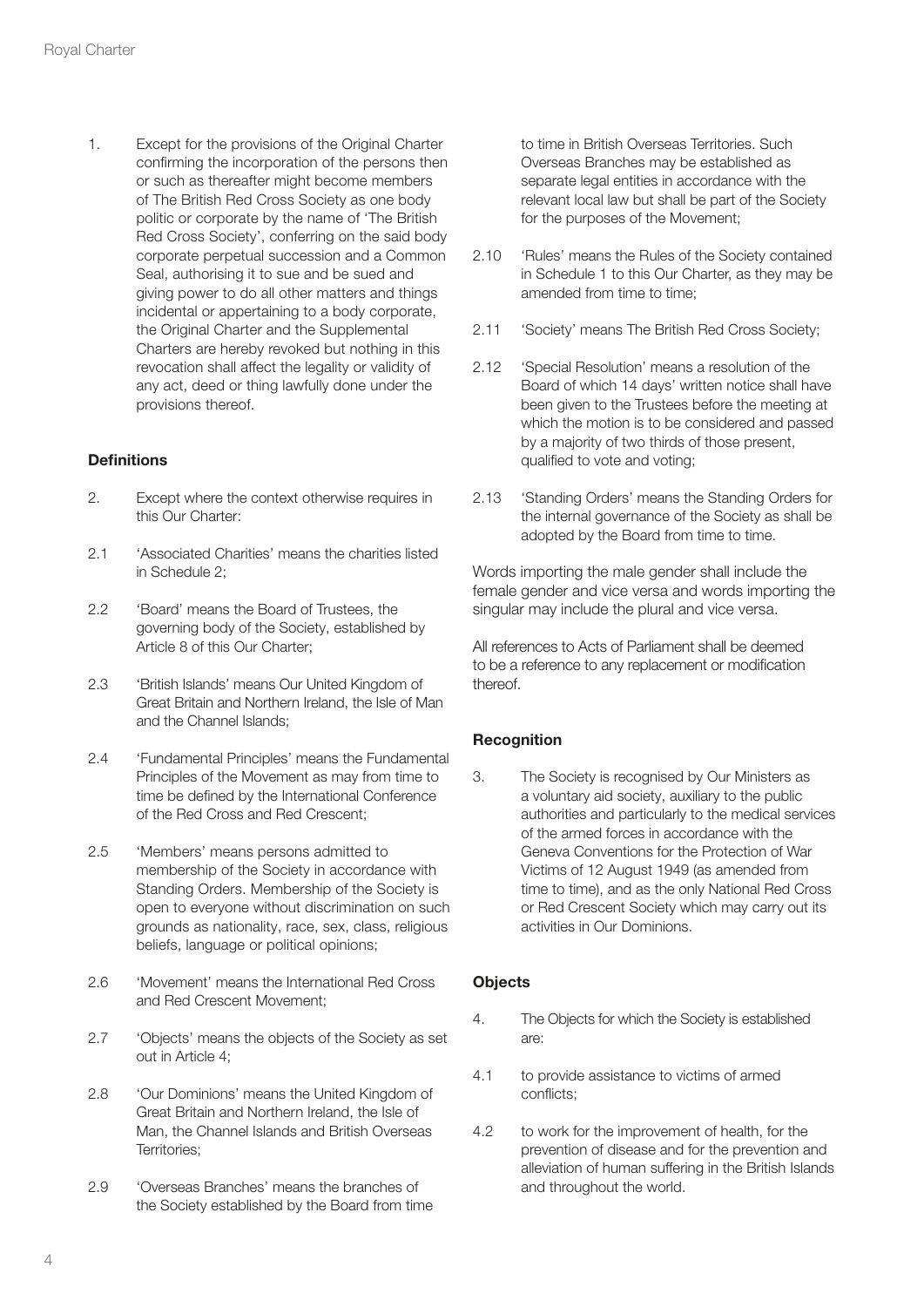In carrying out these Objects the Society shall act at all times in accordance with the Fundamental Principles as promulgated by the Board.

#### Powers

- 5. In pursuance of the Objects but not further or otherwise and without prejudice to the powers by law vested in the Society by virtue of this Our Charter, the Society shall have the following powers, namely:
- 5.1 to act as an autonomous auxiliary to the public authorities in the humanitarian field, with a special role in enhancing respect for humanitarian values and human dignity;
- 5.2 to disseminate knowledge of the Fundamental Principles and of International Humanitarian Law through publications, education programmes and in other ways;
- 5.3 to co-operate with Our Ministers to ensure respect for International Humanitarian Law and to protect the Red Cross and Red Crescent emblems, and any other distinctive emblems, signs and signals established under International Humanitarian Law;
- 5.4 to solicit and receive donations, subscriptions, grants and gifts of all kinds, whether absolute or conditional, and to obtain money by any legal means which are in conformity with the principles, policies and regulations of the Movement and of the Society;
- 5.5 to apply for and exercise any powers obtained under any Supplemental Charter or Act of Parliament;
- 5.6 to acquire any interest whatsoever in any real or personal property whatsoever and wheresoever anywhere in the world and subject to all such consents as are by law required to sell, lease, mortgage or otherwise deal with or exchange and then to account for all or any part thereof and to construct, provide, maintain, repair and alter any buildings, works, ships, stores, plants and things which may from time to time be necessary for the fulfilment of the Objects;
- 5.7 to acquire any real or personal property upon trust for any of its constituent parts or upon any special trusts within its Objects: provided always that the same shall be kept separate and apart from any other property or funds of the Society;
- 5.8 to carry on trade insofar as that trade is exercised in the course of, or ancillary to, the carrying out of the Objects or is temporary, and is in conformity with the principles, policies and regulations of the Movement and of the Society;
- 5.9 to exercise the powers of delegation set out in Schedule 1;
- 5.10 to exercise the powers of investment set out in Schedule 1;
- 5.11 to enter into and/or utilise all forms of financial instruments where that is necessary or desirable in the course of actually carrying out the Society's purposes;
- 5.12 to appoint such persons for such purposes as the Society may think fit and in particular to make proper and reasonable provisions for pensions and superannuation for employees of the Society and their dependants (whether as employees, consultants, advisers or otherwise) on reasonable terms and for reasonable remuneration and/or compensation;
- 5.13 to make and carry out any arrangement for joint working or in co-operation with any other association or body, whether incorporated or not, carrying on work similar to any work for the time being carried on by the Society in accordance with the principles, policies and regulations of the Movement;
- 5.14 to establish and support or aid in the establishment and support of other charitable associations or institutions carrying on in any part of the world charitable work similar to any work for the time being carried on by the Society, including the International Federation of Red Cross and Red Crescent Societies and the International Committee of the Red Cross, and to give, lend or guarantee money for charitable purposes in any way connected with or calculated to further the Objects or any of them;
- 5.15 to draw, accept, endorse, issue or execute promissory notes, bills of exchange, bills of lading, warrants and other negotiable, transferable or mercantile instruments;
- 5.16 subject to such consents as may be required by law to sell, to borrow or raise money on such terms and on such security as may be thought fit;
- 5.17 to give any guarantees or indemnities to any person or persons, corporation or body transferring any property to the Society and to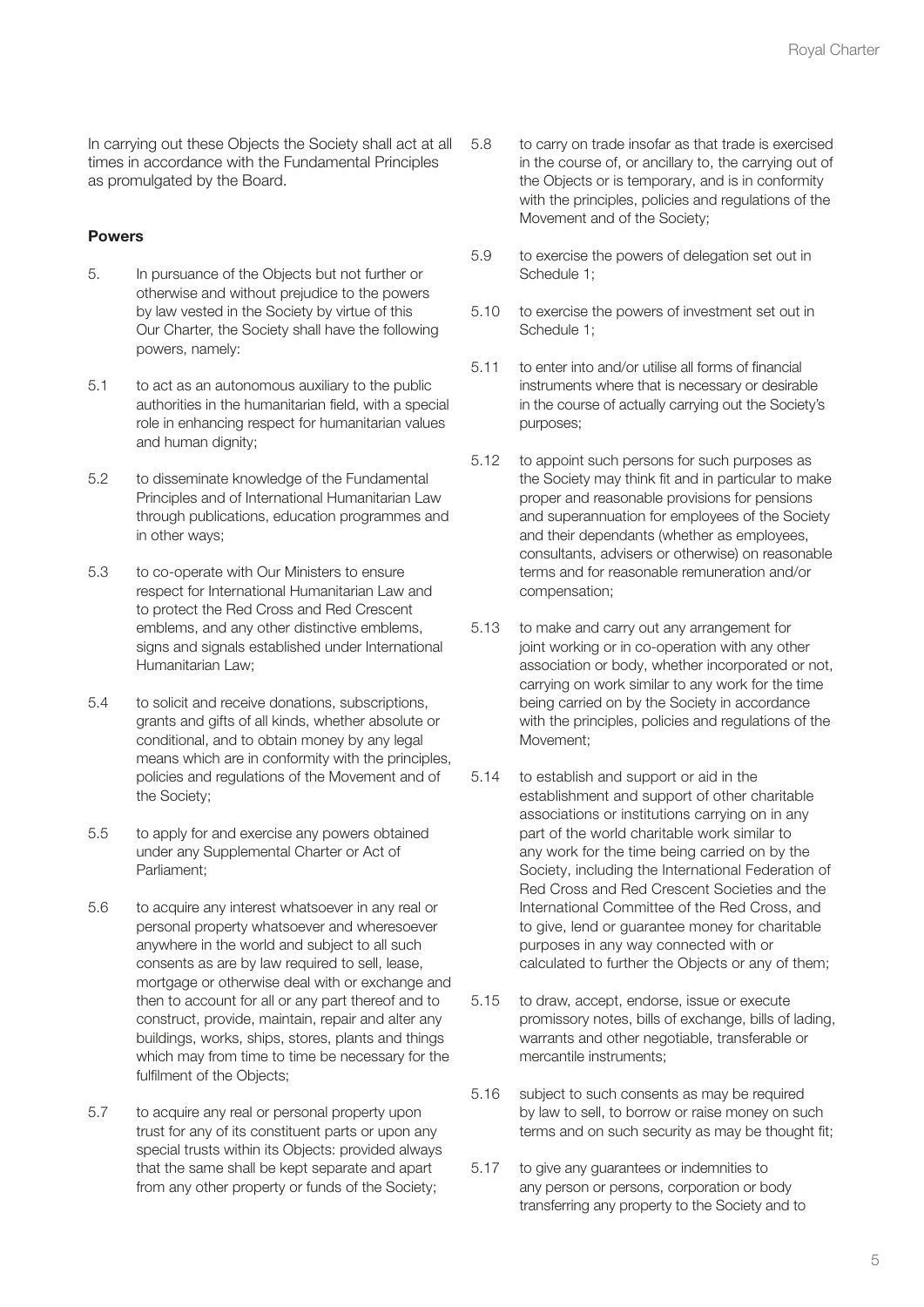compromise all disputes or differences between any such person or persons, corporation or body and the Society;

- 5.18 to publish or disseminate any items in any media, to organise lectures, broadcasts, courses of instruction and examinations and to issue certificates in respect of such examinations with the concurrence of the appropriate Department of State;
- 5.19 to apply and dispose of the capital and income of the monies and other property, whether real or personal, from time to time vested in or belonging to the Society for and towards the proper and effective carrying out of the Objects or any of them;
- 5.20 to pay out of funds of the Society the cost of any premium in respect of any indemnity insurance to cover the liability of the Trustees (or any of them) which by virtue of any rule of law would otherwise attach to them in respect of any negligence, default, breach of trust or breach of duty of which they may be guilty in relation to the Society: provided that any such insurance shall not extend to any claim arising from any act or omission which the Trustees (or any of them) knew to be a breach of trust or breach of duty or which was committed by the Trustees (or any of them) in reckless disregard of whether it was a breach of trust or breach of duty or not;
- 5.21 to take over the assets and liabilities of the Associated Charities and to be their successor in title;
- 5.22 to establish Overseas Branches as separate legal entities in accordance with the relevant local law and to enter into and terminate agreements with such organisations as the Board may think fit and to take such steps as may be necessary to terminate such arrangements;
- 5.23 to effect such policies of insurance in respect of such risks and liabilities as may be required by law or as the Board may think fit from time to time provided that any such policy of insurance shall not confer any personal benefit on any Trustee, except as provided in Article 5.20;
- 5.24 to authorise clothing and badges of the Society to be worn by Members in accordance with such regulations as the Board may prescribe from time to time;
- 5.25 to incorporate any wholly owned subsidiary

company to carry on any trade within the Society's powers for the purpose of raising funds for the Society: provided that the Society shall not invest any of its funds in such a subsidiary or make any loan out of its funds to such a subsidiary unless the Society shall first have taken appropriate advice;

5.26 generally to do all other lawful acts in furtherance of the Objects or any of them.

#### **Restrictions**

- 6. The income and property of the Society shall be applied solely towards the promotion of the Objects and no portion thereof shall be paid or transferred directly or indirectly by way of dividend, bonus or otherwise howsoever by way of profit to any Member or to the Trustees and no Trustee shall be appointed to any office of the Society paid by salary or fees or receive any remuneration or other benefit in money or money's worth from the Society: provided that nothing in this Charter shall prevent any payment in good faith by the Society:
	- (i) of reasonable and proper remuneration to any Member, officer or servant of the Society (not being a Trustee) for any services rendered to the Society;
	- (ii) of interest on money lent by any Member (or Trustee) at a reasonable and proper rate per annum not more than 2% below the published base lending rate of a clearing bank to be selected by the Board;
	- (iii) of any reasonable and proper rent for premises let by any Member (or Trustee);
	- (iv) of fees, remuneration or other benefits in money or money's worth to a company of which a Trustee may be a member holding not more than 1/100th part of the capital of the company;
	- (v) to any Trustee of reasonable and proper out-of-pocket expenses incurred by him in connection with his attendance at meetings of the Board or committees of the Board or otherwise in connection with the discharge of his duties;
	- (vi) of reasonable and proper premiums in respect of Trustees' indemnity insurance, effected in accordance with Article 5.20.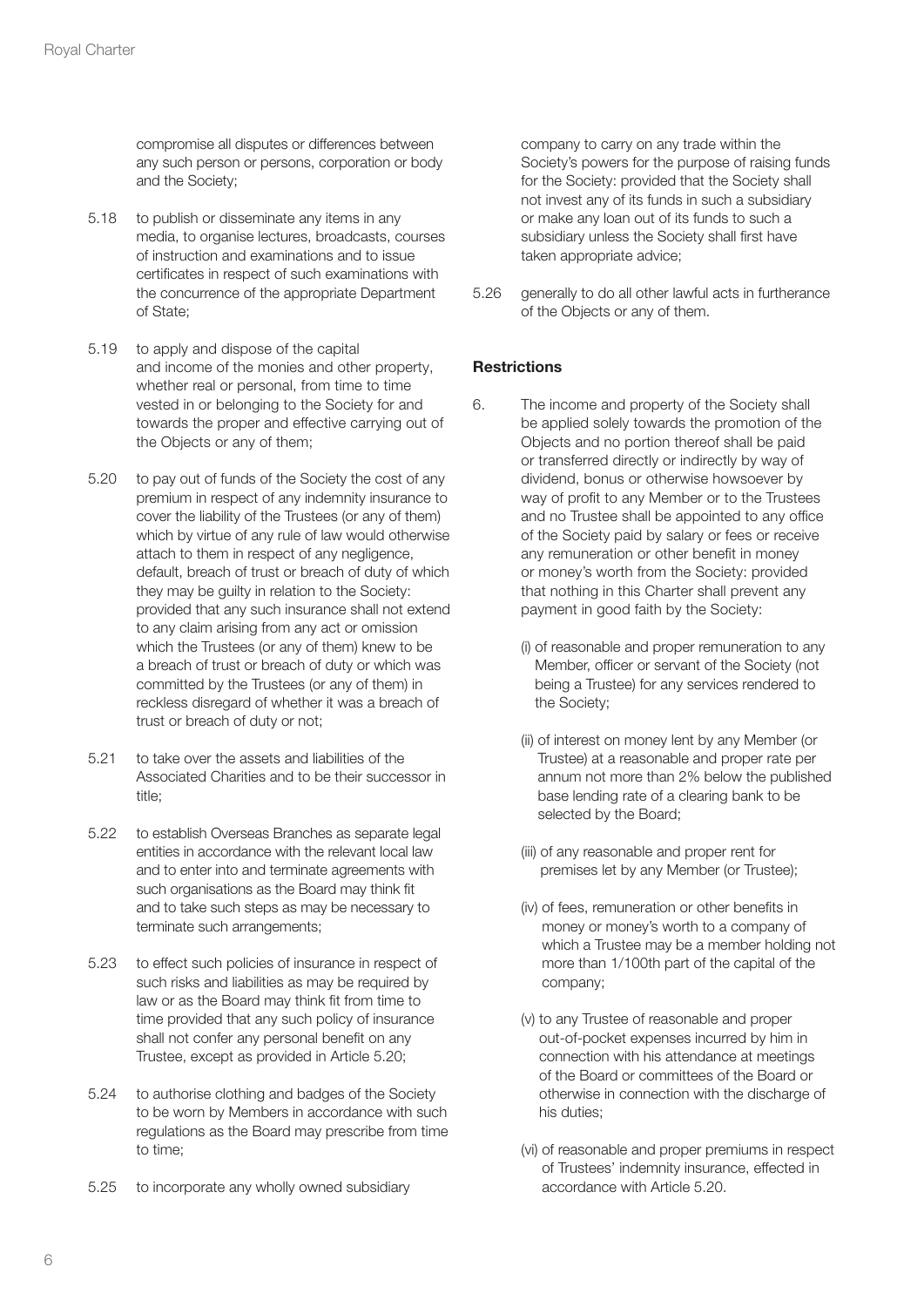#### Patronage and Honorary Roles

- 7.1 There shall be a Patron of the Society. We do hereby reserve to Ourself to be the Patron and subject thereto the Patron shall be Our Successors and We, Our Heirs or Successors may appoint from time to time Persons to serve as the President and as Deputy President(s) of the Society;
- 7.2 The Board may appoint other persons to such other honorary roles as it may determine from time to time and may remove such persons.

#### The Board of Trustees

- 8.1 There shall be a Board of Trustees which shall have the general control and management of the administration of the Society and may exercise all the powers vested in it by law. Subject to Articles 8.2 to 8.4, the composition, procedures and powers of the Board shall be set out in Standing Orders;
- 8.2 The majority of the Board shall be elected by and from the Members.
- 8.3 The quorum for the transaction of the business of the Board shall be at least one half of the Trustees from time to time.
- 8.4 Trustees shall serve for such maximum term, and shall be of such number, as shall be specified in Standing Orders.

#### Audit

9. The Board shall ensure that the accounts of the Society are audited by auditors who are authorised to audit the accounts of limited companies as specified in the Companies Acts from time to time.

#### National Assembly

10. The Board may call a National Assembly of the Society at such times and at such frequency and for such purpose as shall be specified in Standing Orders.

#### Indemnity

11. Every Trustee or other officer or auditor of the Society shall be indemnified out of the assets of

the Society against any liability incurred by him in defending any proceedings, whether civil or criminal, in which judgment is given in his favour or in which he is acquitted or in connection with any application in which relief is granted to him by the court from liability for negligence, default, breach of duty or breach of trust in relation to the affairs of the Society and against all costs, charges, losses, expenses or liabilities incurred by him in the execution and discharge of his duties or in relation thereto.

#### Associated Charities

12. With effect from the transfer date of 1st January 1998 all the assets and liabilities of the Associated Charities shall be deemed to be transferred to the Society which shall be the successor to each of the Associated Charities.

#### Legacies, etc.

13. With effect from the transfer date of 1st January 1998 all gifts, covenants, legacies and payments under Gift Aid given to any of the Central Council or Local Branches of the Society (including Local Branches of Central Council Branches) within the British Islands, as set out in Schedule 2, established under the Original and Supplemental Charters or any of the Associated Charities shall be deemed to vest in the Society.

#### Rules

14. The organisation of the Society shall be undertaken and its affairs managed and regulated in accordance with the Rules. The Rules set out in Schedule 1 to this Our Charter shall be the Rules of the Society until the same shall have been altered, added to or revoked in the manner hereinafter provided.

#### Amendment of this Our Charter

15. The provisions of this Our Charter may from time to time be altered, added to or revoked by Special Resolution provided that no such alteration, addition or revocation shall become effectual unless allowed by Us, Our Heirs or Successors in Council. This Article shall apply to this Our Charter and to any Supplemental Charter as altered, added to or revoked as aforesaid. No such alteration, addition or revocation shall affect the validity of anything done in pursuance of this Our Charter or of any Supplemental Charter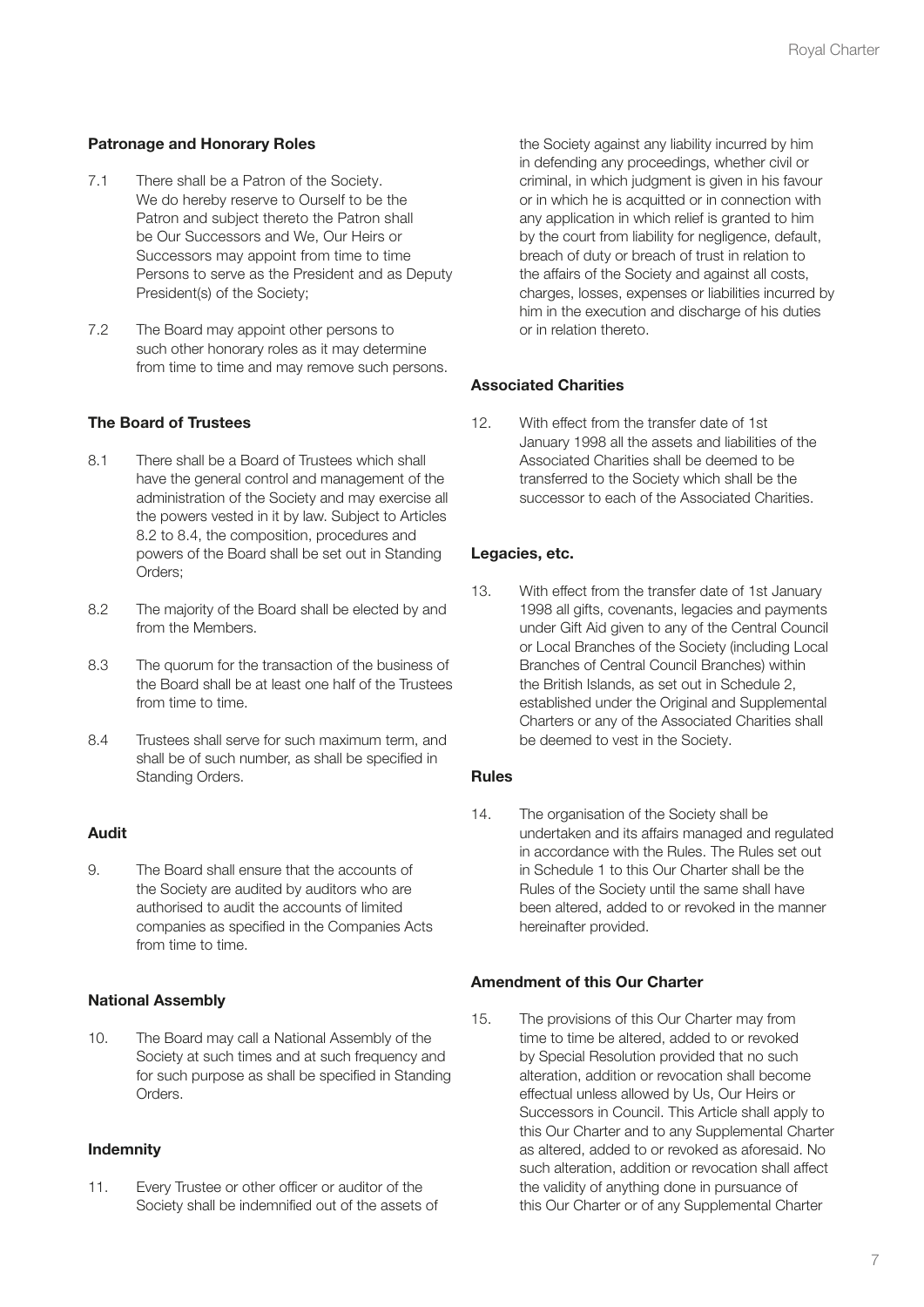before the date on which such alteration, addition or revocation becomes effectual but thereafter this Our Charter and any Supplemental Charter shall continue and operate as though they had respectively been originally granted and so made accordingly. The Board will consult with the International Committee of the Red Cross and the International Federation of Red Cross and Red Crescent Societies before any modifications are made to this Our Charter or the Rules, in conformity with the policies and regulations of the Movement.

#### Amendment of the Rules

16. Any of the Rules may from time to time be altered, added to or revoked by Special Resolution and any new Rules may from time to time be made in the like manner: provided that no new Rule and no alteration of or addition to or revocation of any of the Rules shall have any force or effect if it be repugnant to any of the provisions of this Our Charter or to the laws of Our Realm nor until it shall be approved by the Lords of Our Privy Council of which approval a Certificate under the hand of the Clerk of Our said Privy Council shall be conclusive evidence.

#### **Notices**

17. The Society may give any notice or other document to a Trustee in accordance with such reasonable procedures for the serving of documents as shall be stipulated in Standing Orders.

#### Standing Orders

18. The Board may adopt or amend Standing Orders for the internal governance of the Society by a Special Resolution, provided that such Standing Orders shall not be repugnant to this Our Charter and/or the Rules.

#### Winding Up

19. We do hereby further declare that when the Society shall cease to be a Society for the Objects and the affairs thereof shall have been completely wound up and its debts and obligations fully discharged this Our Charter shall be absolutely void.

#### **Construction**

- 20. And Lastly We do by these Presents for Us, Our Heirs and Successors grant and declare that these Our Letters shall be in all things valid and effectual in law according to the true intent and meaning thereof and shall be taken, construed and adjudged in the most favourable and beneficial sense and for the best advantage of the Society as well in Our Courts of Records as elsewhere by all judges, justices, Officers, Ministers and other subjects whatsoever of Us, Our Heirs and Successors any non-recital, misrecital or other omission, defect or thing to the contrary notwithstanding.
- 21. This Our Charter shall take effect on the First day of January in the year One Thousand Nine Hundred and Ninety Eight.

IN WITNESS whereof We have caused these Our Letters to be made Patent

WITNESS Ourself at Westminster this 18th day of December in the 46th year of Our Reign

#### BY WARRANT UNDER THE QUEEN'S SIGN MANUAL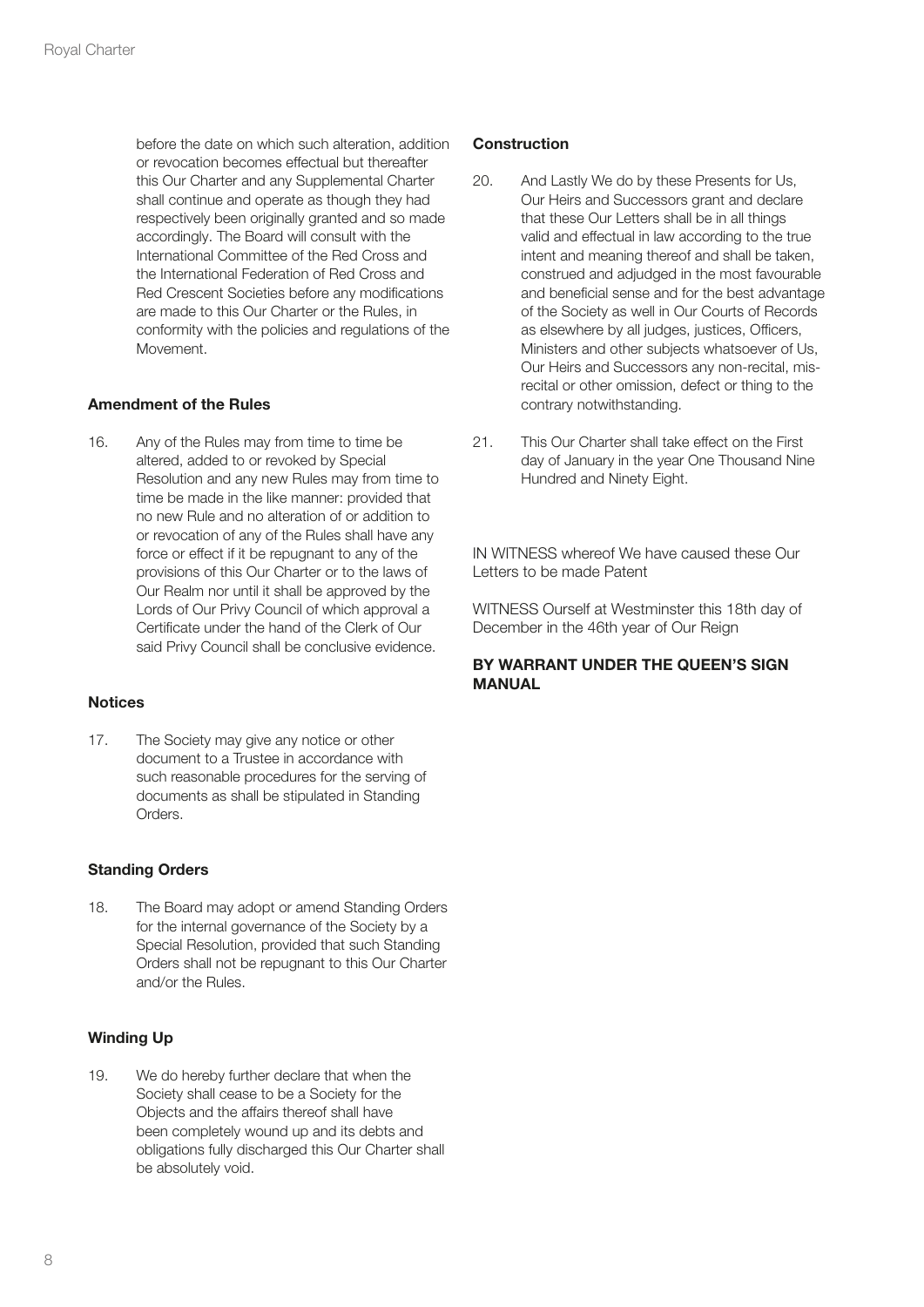## Schedule 1

Rules for the Procedures of the Board of Trustees of The British Red Cross Society

#### Disqualification and Removal of Trustees

- 1. The office of a Trustee shall be vacated if:
- 1.1 he becomes prohibited by law from being a Trustee; or
- 1.2 he becomes bankrupt or makes any arrangement or composition with his creditors generally; or
- 1.3 he is or may be suffering from mental disorder and either:
	- (i) he is admitted to hospital in pursuance of an application for admission for treatment under the Mental Health Act 1983, or in Scotland on application for admission under the Mental Health (Scotland) Act 1960; or
	- (ii) an order is made by a Court having jurisdiction (whether in the British Islands or elsewhere) in matters concerning mental disorders for his detention or for the appointment of a receiver, curator bonis or other persons to exercise powers with respect to his property or affairs; or
- 1.4 he resigns his office by notice to the Society; or
- 1.5 he fails to attend, without good cause, three consecutive Board meetings; or
- 1.6 he is dismissed by a Special Resolution of the Board if in the Board's reasonable opinion it is in the interests of the Society for him to cease to be a Trustee; a Trustee whom it is proposed to dismiss shall have the right to speak on the Special Resolution; or
- 1.7 he reaches the end of his term of office as set out in Standing Orders; or
- 1.8 he dies.

#### **Delegation**

2. The Board may delegate any of its powers to any committee appointed by the Trustees including,

without prejudice to the foregoing, powers in relation to investment or the implementation of any of its resolutions to any group provided that in the case of delegation to a committee:

- 2.1 The resolution making that delegation shall specify those who shall be asked to serve on and be in attendance at such committee (although the resolution may allow the committee to make co-options up to a specified number).
- 2.2 The composition of any such committee shall be entirely in the discretion of the Trustees and may comprise such of their number (if any) as the resolution may specify.
- 2.3 Every committee shall have a chair and a secretary.
- 2.4 The deliberations of any such committee shall be reported regularly to the Trustees and any resolution passed or decision taken by any such committee shall be reported forthwith to the **Trustees**
- 2.5 All delegations under this Rule shall be revocable at any time.
- 2.6 The Trustees may make such regulations and impose such terms and conditions and give such mandates to any such committee or committees as the Trustees may from time to time think fit.
- 2.7 For the avoidance of doubt the Trustees may delegate all financial matters to any committee, and may empower such committee to resolve upon the operation of any bank account according to such mandate as it shall think fit, whether or not requiring a signature of any Trustee: provided always that no committee shall incur expenditure on behalf of the Society except in accordance with a budget which has been approved by the Board.
- 2.8 The meetings and proceedings of any committee shall be governed by the provisions of this Our Charter regulating the meetings and proceedings of the Board so far as the same are applicable and are not superseded by Standing Orders.
- 3. The Board may delegate the implementation of any of its decisions to any group, which group shall be established in accordance with Standing Orders.
- 3.1 The composition, meetings and procedures of any group shall be regulated by Standing Orders.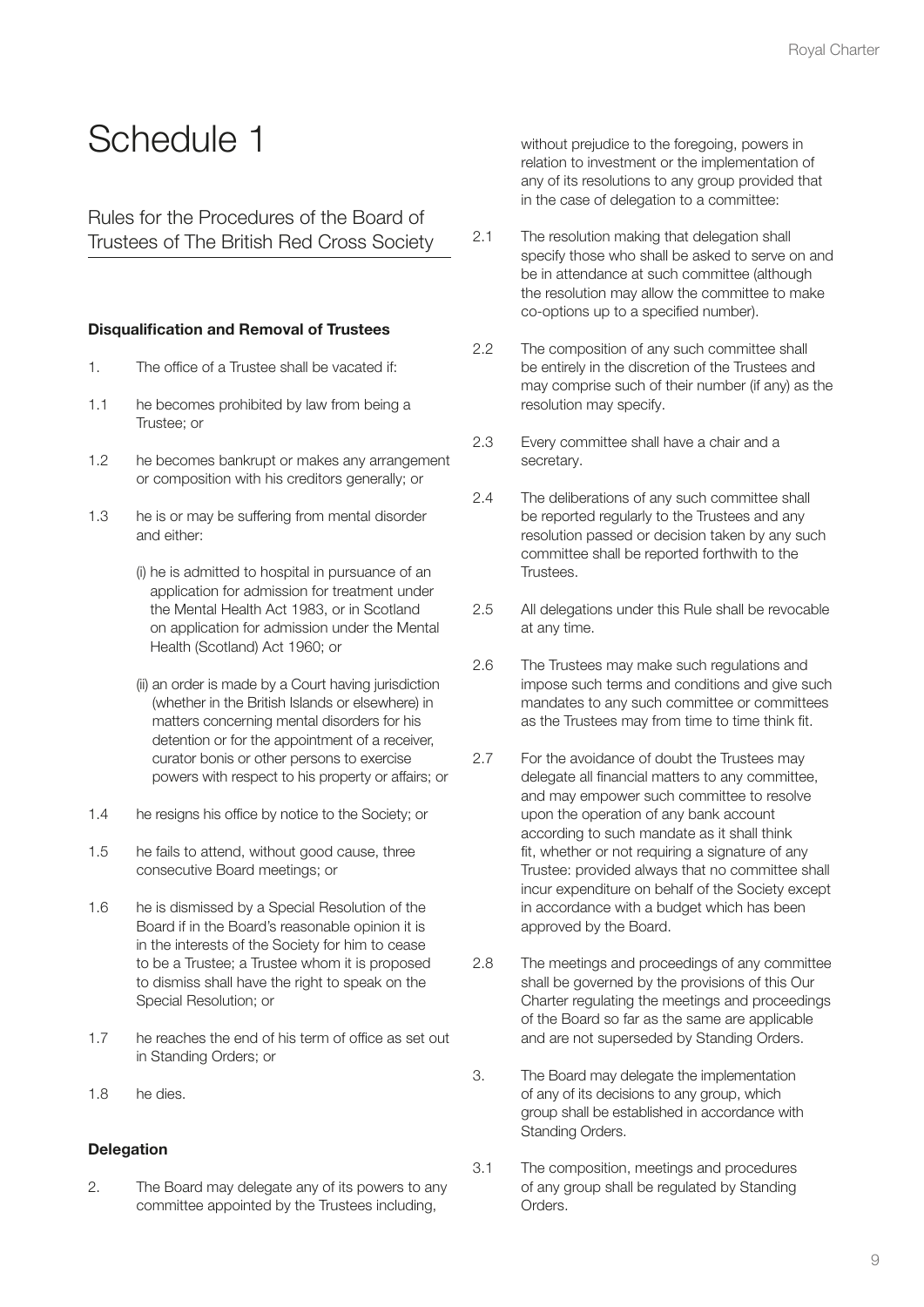- 4. The Board may delegate the day-to-day management of the Society to a chief executive or other manager or managers:
- 4.1 The delegated powers shall be to manage the Society by implementing the policy and strategy adopted and within a budget approved by the Trustees and if applicable to advise the Trustees in relation to such policy, strategy and budget.
- 4.2 The Trustees shall provide the chief executive with a description of his role and the extent of his authority.
- 4.3. The chief executive and/or managers shall report regularly to the Board on the activities undertaken in managing the Society and provide it regularly with management accounts sufficient to explain the financial position of the Society.

#### Investment

5. The Board may invest the Society's money not immediately required for its Objects in or upon any investments, securities or property but to invest only after obtaining appropriate advice and having regard to the suitability of investments and the need for diversification.

#### Delegation of Investment Management

- 6. The Board may delegate;
- 6.1 the investment and management of investments to a financial expert by an agreement which is in or evidenced in writing provided that:
	- 6.1.1 the financial expert is:
		- (a) an individual who is an authorised person within the meaning of the Financial Services and Markets Act 2000; or
		- (b) a company or firm of repute which is an authorised or exempt person within the meaning of that Act except persons exempt solely by virtue of Article 44 and/or 45 of the Financial Services and Markets Act 2000 (Exemption Order) 2001;
	- 6.1.2 the Society has prepared a statement that gives guidance as to how the powers of investment and management of investments should be exercised and such statement and

the delegation arrangements are reviewed at least once a year;

- 6.1.3 every transaction is to be reported promptly to the Society in accordance with the requirements of the Society;
- 6.1.4 the performance of the investments is regularly reviewed by the Society;
- 6.1.5 the Society is entitled to cancel the delegation arrangements at any time;
- 6.1.6 all remuneration due to the financial expert is on a scale or at a level which is agreed in advance; and
- 6.1.7 the financial expert may not do anything outside the powers of the Society.

#### Holding of Investments

7. The Board may arrange unless local law prohibits for investments or other property of the Society to be held in the name of a nominee (being a corporate body registered or having an established place of business in England and Wales) or as custodian trustee or nominee of the Society and may pay any reasonable and proper remuneration to any corporate body acting as custodian trustee or nominee under the control of the Trustees or a financial expert acting under their instructions and to pay any reasonable fee required.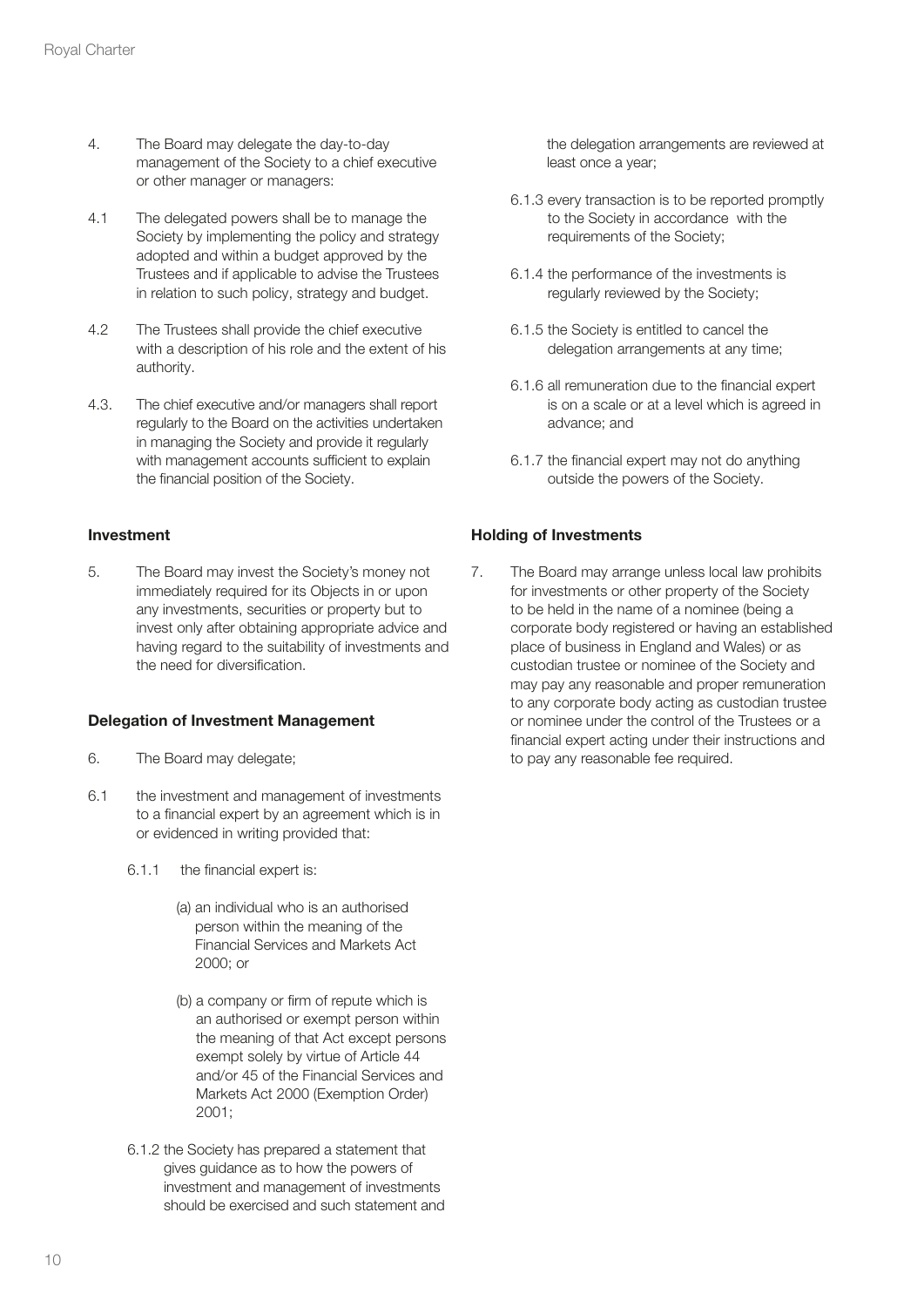# Schedule 2

### Part I

(Charities which were defunct prior to the transfer date of 1st January 1998 but still registered with the Charity Commission)

| <b>Charity</b><br><b>Number</b> | <b>Name</b>                                                                                                                          | $\mathbf{2}$                 |
|---------------------------------|--------------------------------------------------------------------------------------------------------------------------------------|------------------------------|
| 207331                          | Castle Red Cross Hospital Surplus Fund in<br>Connection with Soldiers', Sailors'<br>and Airmen's Families Association                | $\mathbf{2}$                 |
| 213034                          | The Netherland Red Cross Welfare Fund                                                                                                | $\mathbf{2}$                 |
| 215478                          | The Prestatyn Branch of Red Cross Surplus<br>War Funds                                                                               | $\overline{2}$               |
| 218284                          | The British Red Cross Society-Flintshire<br><b>Branch</b>                                                                            | $\mathbf{2}$                 |
| 220949                          | Greater London Red Cross Blood<br><b>Transfusion Service</b>                                                                         | $\mathbf{2}$                 |
| 224903                          | The Denton Red Cross Trust                                                                                                           | $\mathbf{2}$                 |
| 226806                          | New Building Trust Fund held in connection<br>with The Luton Division,<br>No 7 Detachment of The British<br><b>Red Cross Society</b> | $\overline{c}$               |
| 230595                          | Derby St John Ambulance Brigade and<br>Derbyshire British Red Cross Society Trust<br>Fund                                            | $\mathbf{2}$<br>$\mathbf{2}$ |
| 241676                          | The Herefordshire Branch of The British Red<br><b>Cross Society</b>                                                                  | $\mathbf{2}$                 |
| 241737                          | Merioneth Branch of The British Red Cross<br>Society                                                                                 | $\overline{2}$               |
| 241780                          | Denbighshire Branch of The British<br><b>Red Cross Society</b>                                                                       | $\overline{c}$               |
| 241933                          | The Westmorland Branch of The<br><b>British Red Cross Society</b>                                                                    | $\mathbf{2}$                 |
| 242049                          | Trust Property of The Croydon Division<br>of The Surrey Branch of The British<br><b>Red Cross Society</b>                            | 2                            |
| 242049                          | Trust Property of The Kingston-<br>upon-Thames Division of The<br>Surrey Branch of The British Red<br><b>Cross Society</b>           | 2<br>2                       |

| 242049 | Trust Property of The Sutton and<br>Cheam Division of The Surrey Branch<br>of The British Red Cross Society |
|--------|-------------------------------------------------------------------------------------------------------------|
| 242086 | The Anglesey Branch of The British<br><b>Red Cross Society</b>                                              |
| 242096 | The East Riding of Yorkshire Branch<br>of The British Red Cross Society                                     |
| 242118 | The County of London Branch of<br>The British Red Cross Society                                             |
| 242121 | The Middlesex County Branch of<br>The British Red Cross Society                                             |
| 242123 | The North Lincolnshire Branch of<br>The British Red Cross Society                                           |
| 242130 | The Huntingdonshire Branch of<br>The British Red Cross Society                                              |
| 242179 | The City of Bristol Branch of The<br><b>British Red Cross Society</b>                                       |
| 242473 | Montgomeryshire Branch of The<br><b>British Red Cross Society</b>                                           |
| 242503 | The Cambridgeshire and Isle of Ely<br>Branch of The British Red Cross Society                               |
| 242589 | The Caernarvonshire Branch of The<br><b>British Red Cross Society</b>                                       |
| 242762 | The Radnor Branch of The British<br><b>Red Cross Society</b>                                                |
| 242862 | Glamorgan Branch of The British<br><b>Red Cross Society</b>                                                 |
| 243761 | The City of Birmingham Branch of<br>The British Red Cross Society                                           |
| 243952 | The North Riding of Yorkshire Branch<br>of The British Red Cross Society                                    |
| 244551 | The East Lancashire Branch of The<br><b>British Red Cross Society</b>                                       |
| 244756 | The Cumberland Branch of The<br><b>British Red Cross Society</b>                                            |
| 244798 | Birmingham Voluntary Aid<br>Detachments Fund                                                                |
| 245281 | The Northumberland Branch of The<br><b>British Red Cross Society</b>                                        |
| 248355 | The Worcestershire Branch of The<br><b>British Red Cross Society</b>                                        |
| 249170 | Breconshire Branch of The British Red<br><b>Cross Society</b>                                               |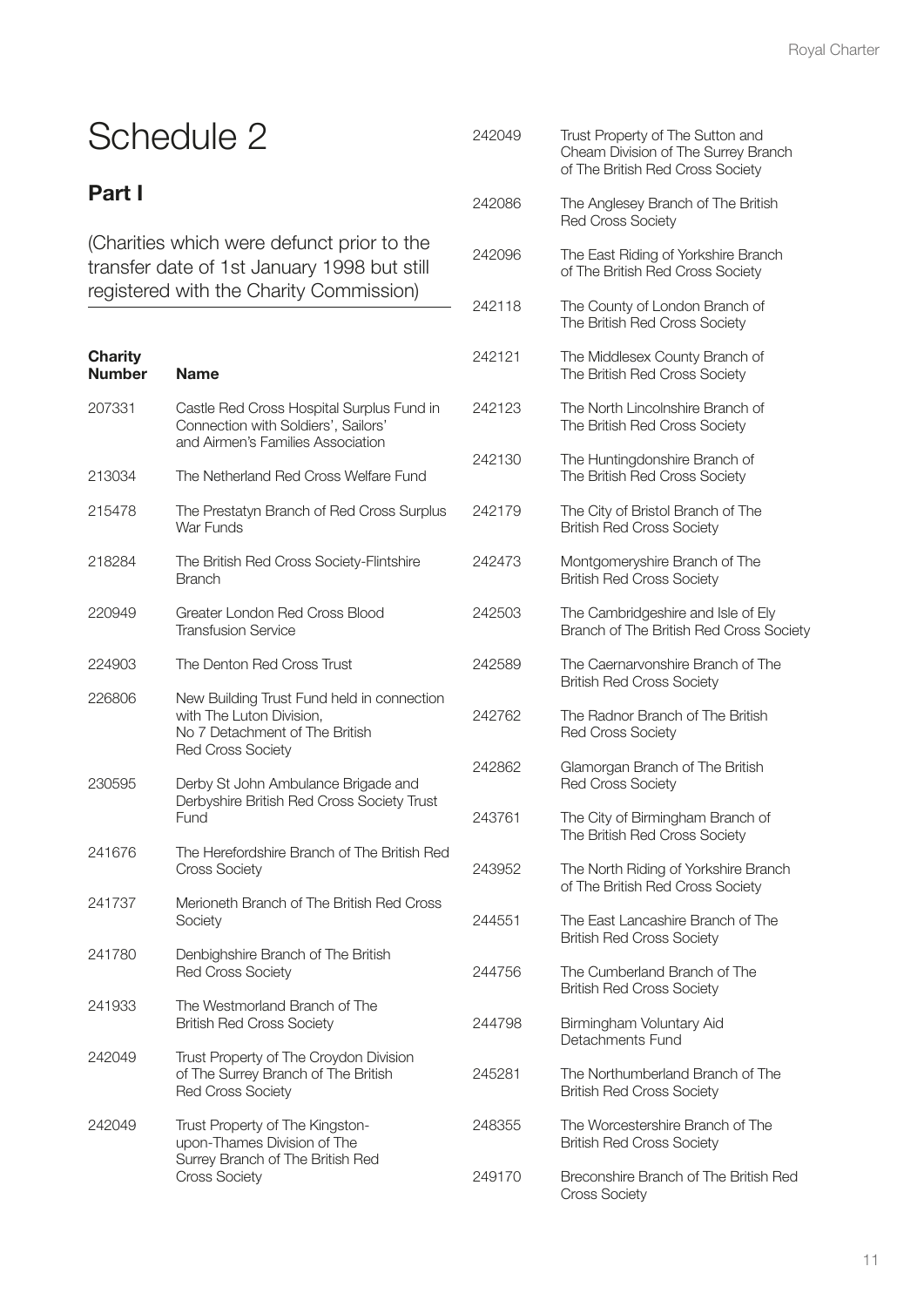| 249541                                                                         | Carmarthen Branch of The British<br><b>Red Cross Society</b>                    | 241999 | The British Red Cross Society Isle<br>of Wight Branch                                                                                                 |
|--------------------------------------------------------------------------------|---------------------------------------------------------------------------------|--------|-------------------------------------------------------------------------------------------------------------------------------------------------------|
| 249658                                                                         | (West Lancashire Branch) of The<br><b>British Red Cross Society</b>             | 242037 | The Kent Branch of The British<br><b>Red Cross Society</b>                                                                                            |
| 249757                                                                         | Cardiganshire Branch of The British<br><b>Red Cross Society</b>                 | 242049 | The Surrey Branch of The British<br><b>Red Cross Society</b>                                                                                          |
| 250387                                                                         | Pembrokeshire Branch of The British<br>Red Cross Society                        | 242115 | The Devonshire Branch of The British<br><b>Red Cross Society</b>                                                                                      |
| 251173<br>The City of London Branch of The<br><b>British Red Cross Society</b> |                                                                                 | 242319 | British Red Cross, Gloucestershire<br>Branch (formerly known as The<br>Gloucestershire Branch of The British<br>Red Cross Society)                    |
| 251209                                                                         | The South Lincolnshire Branch of<br>The British Red Cross Society               |        |                                                                                                                                                       |
| 252685                                                                         | Streatham Red Cross Medical and Surgical<br>Nursing Home Fund                   |        | British Red Cross - Bedfordshire Branch<br>(formerly known as The Bedfordshire Branch<br>of The British Red Cross Society)                            |
| 502850                                                                         | Lincolnshire County Branch of The<br><b>British Red Cross Society</b>           | 242951 | The Derbyshire Branch of The British<br><b>Red Cross Society</b>                                                                                      |
| 502852                                                                         | Gwynedd County Branch of The<br><b>British Red Cross Society</b>                | 243152 | The Wiltshire Branch of The British<br><b>Red Cross Society</b>                                                                                       |
| 502909                                                                         | The South and Mid-Glamorgan Counties<br>Branch of The British Red Cross Society | 243191 | Gwent Branch of The British Red Cross<br>Society (formerly known as Monmouth<br>Branch of The British Red Cross Society)                              |
| <b>Part II</b>                                                                 |                                                                                 | 243472 | The Suffolk Branch of The British<br><b>Red Cross Society</b>                                                                                         |
|                                                                                | (Charities which were active                                                    | 243572 | The Buckinghamshire Branch of The<br><b>British Red Cross Society</b>                                                                                 |
| immediately prior to the transfer date<br>of 1st January 1998)                 |                                                                                 | 243577 | The Leicestershire and Rutland Branch<br>of The British Red Cross Society (formerly<br>The Leicestershire Branch of the British<br>Red Cross Society) |
| <b>Charity</b><br><b>Number</b>                                                | <b>Name</b>                                                                     | 243656 | British Red Cross Society Somerset Branch                                                                                                             |
| 208568                                                                         | The Norfolk Branch of The British<br><b>Red Cross Society</b>                   | 243953 | The Durham Branch of The British<br><b>Red Cross Society</b>                                                                                          |
| 241787                                                                         | The Nottinghamshire Branch of The<br><b>British Red Cross Society</b>           | 244065 | The Essex Branch of The British<br><b>Red Cross Society</b>                                                                                           |
| 241790                                                                         | South Yorkshire Branch of The British<br><b>Red Cross</b>                       | 244077 | The Cornwall Branch of The British<br><b>Red Cross Society</b>                                                                                        |
| 241803                                                                         | The Oxfordshire Branch of The British<br><b>Red Cross Society</b>               | 244157 | The Berkshire Branch of The British<br><b>Red Cross Society</b>                                                                                       |
| 241810                                                                         | The Shropshire Branch of The British                                            | 244389 | The Staffordshire Branch of The                                                                                                                       |

British Red Cross Society

Red Cross Society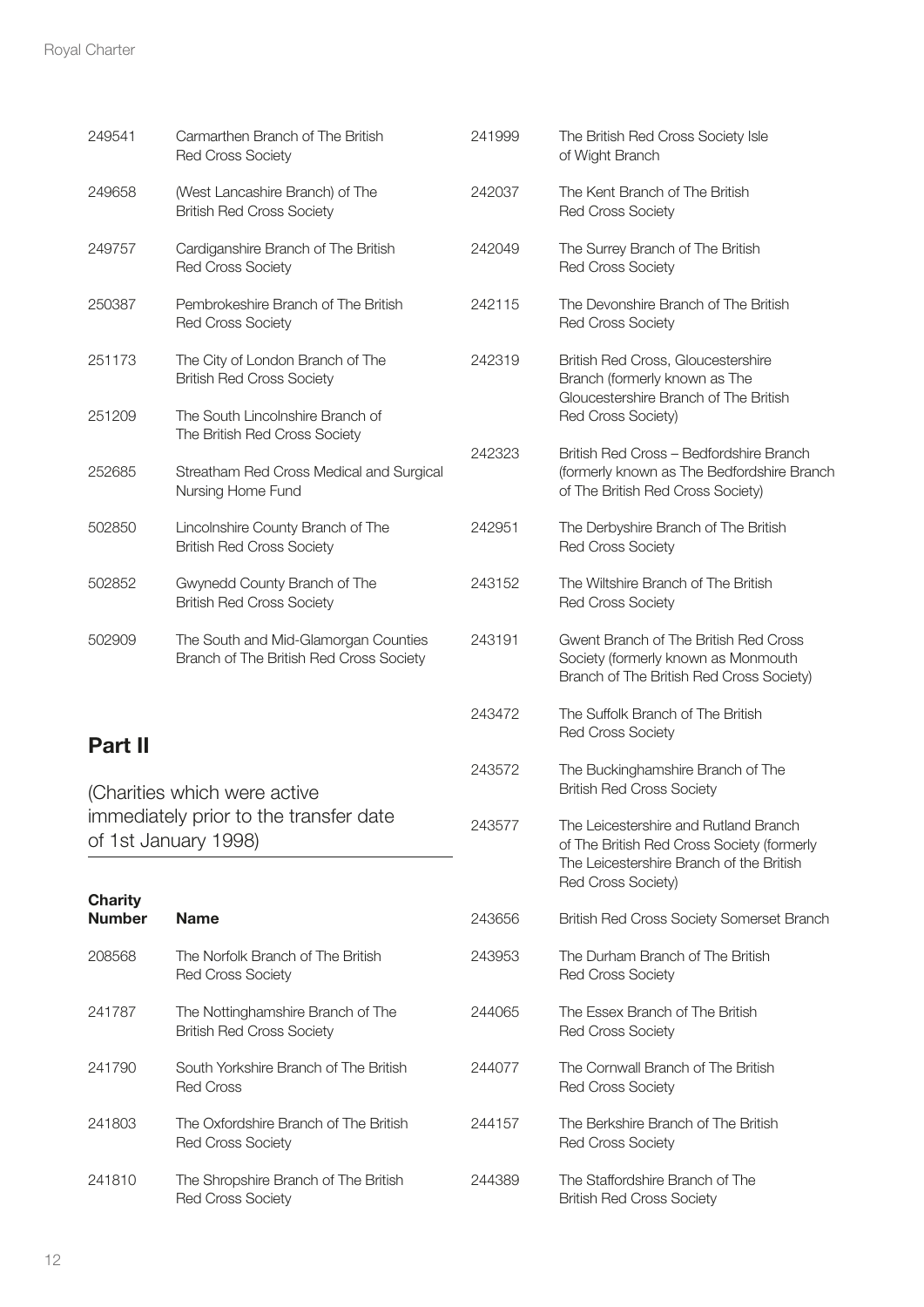| 244453 | The West Yorkshire Branch of The<br><b>British Red Cross Society</b>                                                                                     | 502859 | British Red Cross Society North Yorkshire<br>Branch (formerly North Yorkshire County<br>Branch of The British Red Cross Society)                                 |  |
|--------|----------------------------------------------------------------------------------------------------------------------------------------------------------|--------|------------------------------------------------------------------------------------------------------------------------------------------------------------------|--|
| 244552 | Dorset Branch of The British Red<br><b>Cross Society</b>                                                                                                 | 502860 | Hull and East Riding Branch of The British<br>Red Cross Society (formerly Humberside                                                                             |  |
| 244575 | The Cheshire Branch of The British<br><b>Red Cross Society</b>                                                                                           |        | Branch of The British Red Cross Society)                                                                                                                         |  |
| 244979 | The Hertfordshire Branch of The British Red<br><b>Cross Society</b>                                                                                      | 502861 | West Midlands County Branch of The British<br><b>Red Cross Society</b>                                                                                           |  |
| 245651 | The Hampshire Branch of The British<br><b>Red Cross Society</b>                                                                                          | 502862 | Northumbria Branch of The British Red<br>Cross Society (formerly Northumberland<br>and Tyne and Wear Counties Branch of The<br><b>British Red Cross Society)</b> |  |
| 246151 | The Sussex Branch of The British<br><b>Red Cross Society</b>                                                                                             | 502884 | The Lancashire County Branch of The<br><b>British Red Cross Society</b>                                                                                          |  |
| 247125 | British Red Cross - Northamptonshire<br>Branch (formerly The Northamptonshire<br>Branch of The British Red Cross Society)                                | 502910 | The South West Wales Branch of The British<br>Red Cross Society (formerly The West                                                                               |  |
| 247530 | The Warwick Branch of The British<br><b>Red Cross Society</b>                                                                                            |        | Glamorgan County Branch of The British<br>Red Cross Society)                                                                                                     |  |
| 266624 | Avon Branch of The British Red<br><b>Cross Society</b>                                                                                                   | 502988 | Cleveland County Branch of The British Red<br><b>Cross Society</b>                                                                                               |  |
| 266625 | Cambridgeshire Branch of The<br><b>British Red Cross Society</b>                                                                                         | 503016 | The Mid Glamorgan County Branch of The<br><b>British Red Cross Society</b>                                                                                       |  |
| 266626 | The London Branch of The British<br><b>Red Cross Society</b>                                                                                             | 503017 | The Glamorgan/Morgannwg Branch of<br>The British Red Cross (formerly The South<br>Glamorgan County Branch of The British                                         |  |
| 502851 | Calon Cymru Branch of The British<br>Red Cross Society (formerly The                                                                                     |        | Red Cross Society and The Glamorgan<br>Branch of The British Red Cross)                                                                                          |  |
|        | Powys County Branch of The British<br>Red Cross Society)                                                                                                 | 503052 | The Princess Mary House Branch of The<br><b>British Red Cross Society</b>                                                                                        |  |
| 502853 | Dyfed County Branch of The British<br><b>Red Cross Society</b>                                                                                           | 506481 | <b>British Red Cross Society</b><br>Lincolnshire Branch                                                                                                          |  |
| 502854 | North Wales Branch of The British<br>Red Cross Society (formerly Clwyd County<br>Branch of The British Red Cross Society<br>and Clwyd British Red Cross) |        |                                                                                                                                                                  |  |
| 502855 | Cumbria County Branch of The<br><b>British Red Cross</b>                                                                                                 |        |                                                                                                                                                                  |  |
| 502856 | Merseyside County Branch of The<br><b>British Red Cross Society</b>                                                                                      |        |                                                                                                                                                                  |  |
| 502857 | The Greater Manchester County Branch of<br>The British Red Cross Society                                                                                 |        |                                                                                                                                                                  |  |
| 502858 | The Hereford and Worcester County Branch                                                                                                                 |        |                                                                                                                                                                  |  |

of The British Red Cross Society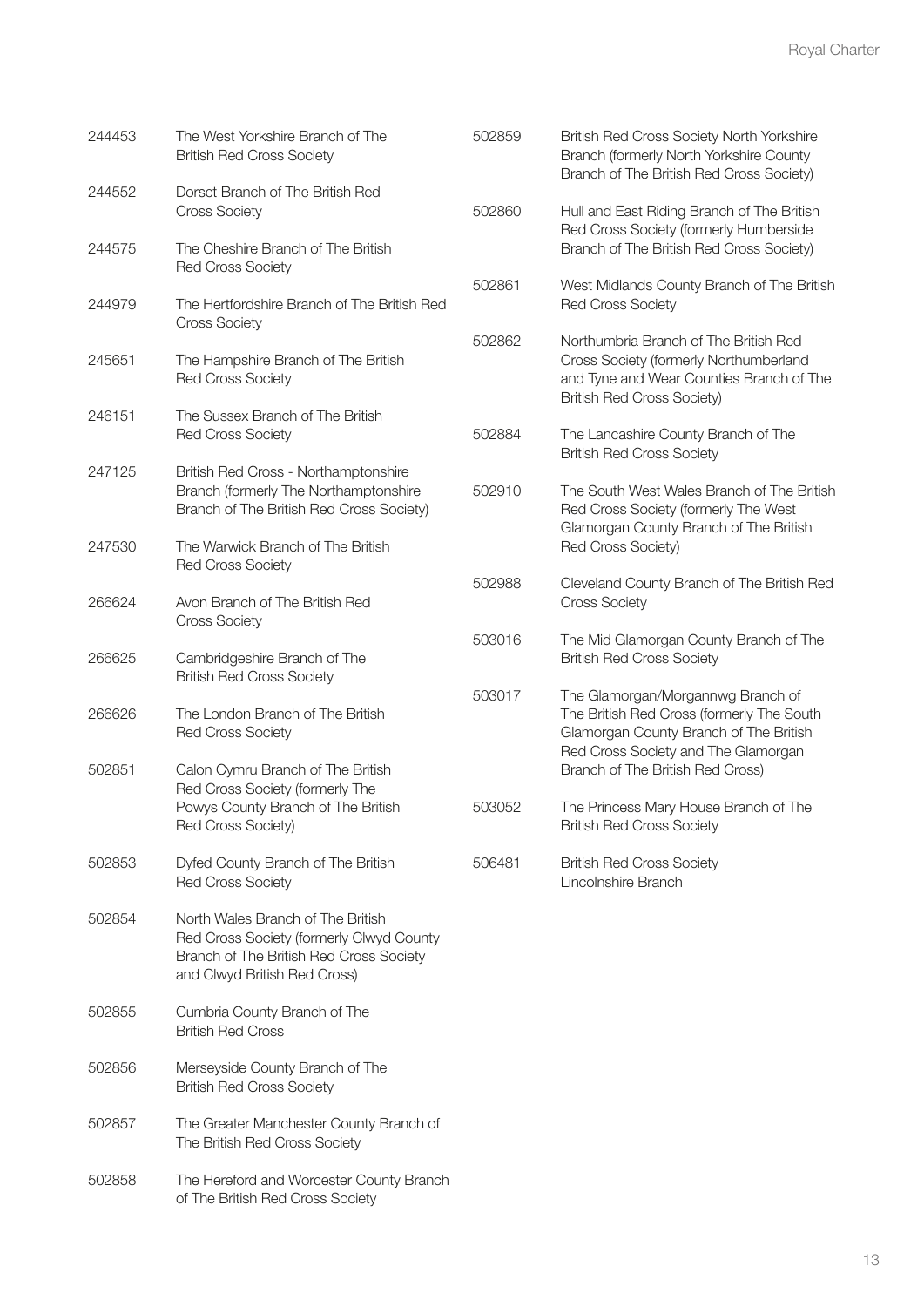### The Scottish Central Council Branch of The British Red Cross Society:

Local Branches

Angus Argyll Ayrshire & Arran Berwickshire Bute **Caithness** Dumfries & Galloway **Dunbartonshire** Dundee East & Midlothian **Edinburgh** Ettrick & Lauderdale Fife Forth Valley Glasgow & Renfrewshire Grampian Inverness-shire **Lanarkshire** Moray Nairn **Orkney** Perth and Kinross Ross & Cromarty Roxburgh Shetland Sutherland Tweeddale West Lothian Western Isles

### The Northern Ireland Central Council Branch of The British Red Cross Society:

Local Branches

Belfast Down Northern Southern Western

The Isle of Man Central Council Branch of The British Red Cross Society

The Bailiwick of Guernsey Branch of The British Red Cross Society